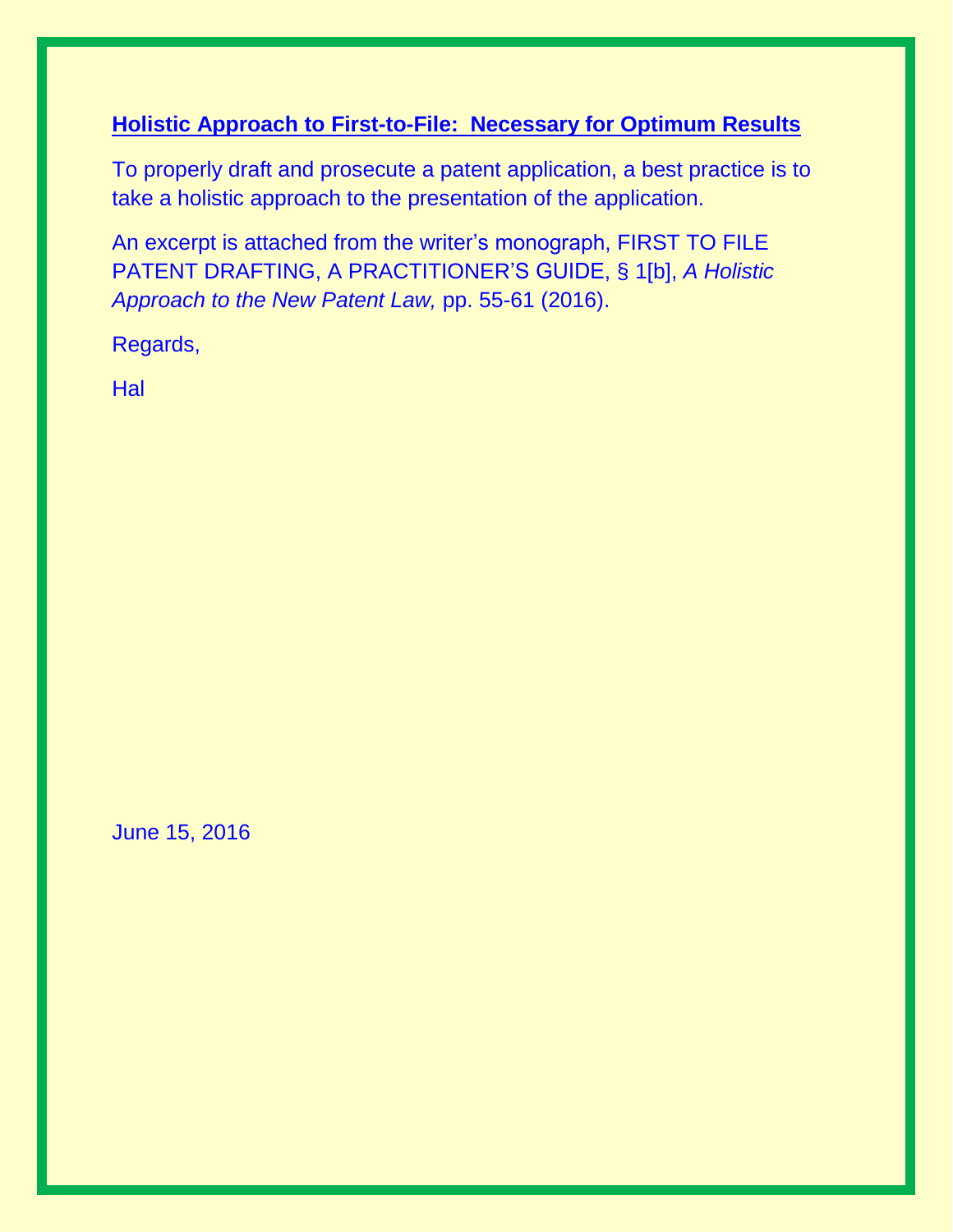# **FIRST TO FILE PATENT DRAFTING: A Practitioner's Guide**

## **HAROLD C. WEGNER\***

Case Law Last Updated May 29, 2016 This version: June 15, 2016 FirstToFilePatentDraftingJune15.pdf

© MMXVI Harold C. Wegner

 $*$  The author is President of The Naples Roundtable, Inc.<sup>TM</sup>, a Sec. 501(c)3 nonprofit organization "Exploring Ways to Strengthen and Improve the Patent System", [https://www.thenaplesroundtable.org/.](https://www.thenaplesroundtable.org/) This monograph is without endorsement or sponsorship from any other person or organization including The Naples Roundtable, Inc. TM.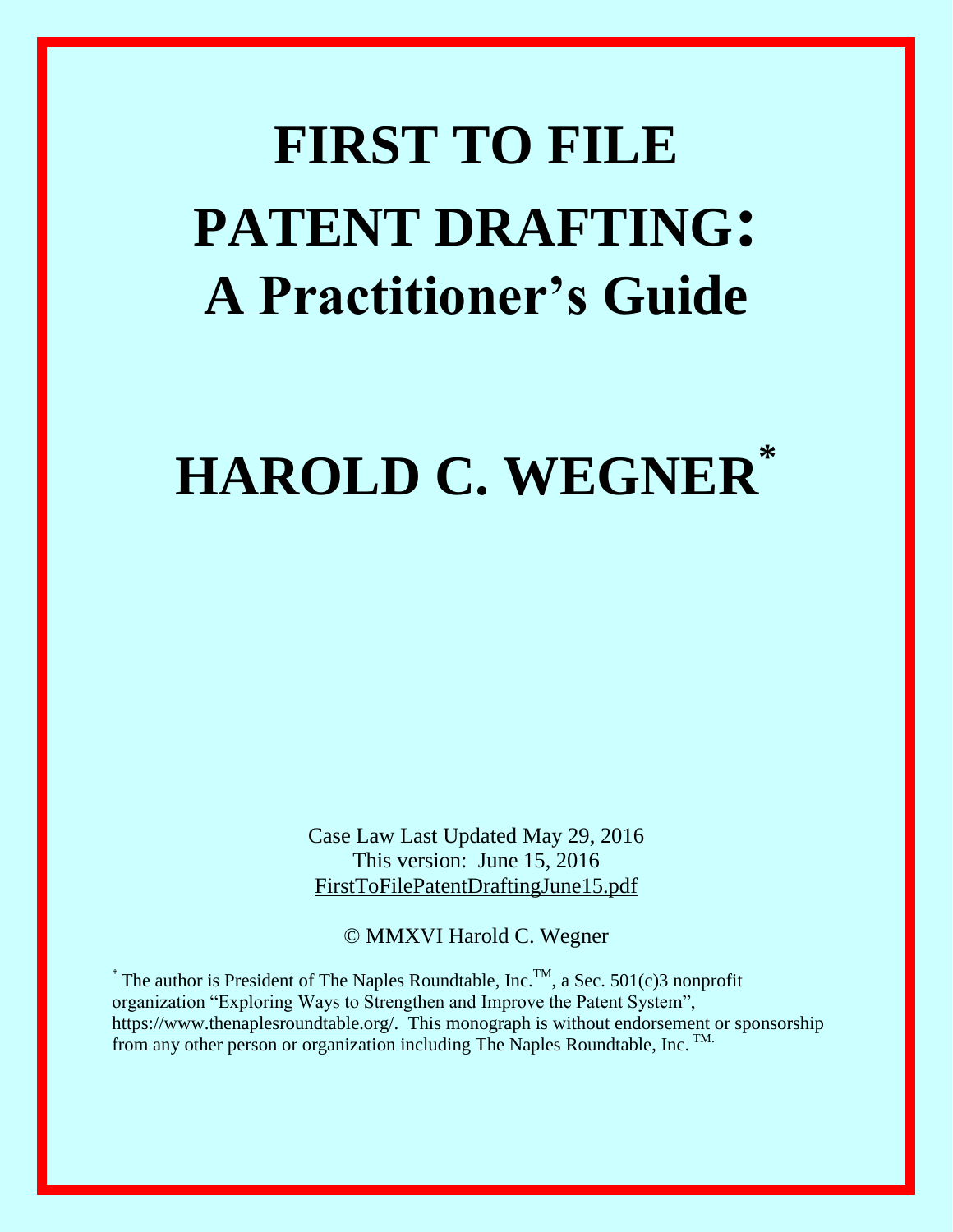§ 1[a][7][C][iv] Prior User Rights under the New Patent Law

§ 1[a][7][C][v] "[O]r otherwise available to the public"

§ 1[a][7][C][vi] Legislative History, the Harmonization Goal

§ 1[a][7][C][vii] *Helsinn Healthcare* Amicus Challenge, a Domestic Focus

§ 1[a][7][D] Differences between American and Foreign Laws

§ 1[a][8] The "*Dynamic Drinkware* Phenomenon", Beware!

#### **§ 1[b] A** *Holistic* **Approach to the New Patent Law**

§ 1[b][1] *Holistic* Patent Draftsmanship Defined

§ 1[b][2] Elements of a Holistic Presentation

§ 1[b][2][A] Respect for the Examiner's Limited Time for Examination

§ 1[b][2][B] Respect for the Examiner's Position as a Quasi-Judicial Official

§ 1[b][2][C] Respect for the Examiner's Position

§ 1[b][2][D] Minimalist Prior Art Citations

§ 1[b][2][E] A Simple Presentation Focused on the Claims and *Summary*

§ 1[b][2][F] Avoiding Side Show Argumentation

§ 1[b][2][G] Avoiding Extraneous *Manual* Requirements

§ 1[b][3] Sequential Filings to Meet Holistic Objectives

§ 1[b][4] A Non-Confrontational, Respectful Approach

§ 1[b][5] PTAB Appeals as Part of Holistic Prosecution

#### **§ 1[c] Technology-Specific Patent-Eligibility Challenges**

§ 1[c][1] Clear Definition of an "Inventive" Feature

§ 1[c][1][A] Dealing with *Parker v. Flook*

§ 1[c][1][B] Specification Tailored to an "Inventive" Combination

§ 1[c][1][C] Avoiding an Unnecessary Discussion of the Prior Art

§ 1[c][2] Claiming a *Diehr-*Like Physical Process

§ 1[c][3] Purposeful Violation of the "All Elements" Rule

§ 1[c][4] Bypassing the "Hirshfeld Guidance"

§ 1[c][5] Value of the "Hirshfeld Guidance" during Examination

§ 1[c][6] "Lee Guidance" Superseding the "Hirshfeld Guidance"

§ 1[c][7] Guidance Cannot be Challenged in a Federal Circuit Appeal

§ 1[c][8] New Approach in a New Administration in 2017

§ 1[c][8][A] Statutory Requirements for Patentability, Repudiating *Mayo*

§ 1[c][8][B] Eli Lilly *et al* Sequenom Amicus Filing, *Mayo Déjà vu* 

§ 1[c][8][C] The PTO Should Adopt the Government's View in *Mayo*

#### **§ 1[d] Manufacturing and Electronics Industries**

**§ 1[e] Pharmaceutical Industry**

**§ 1[f] Academic Institution Patent Filing Regimes**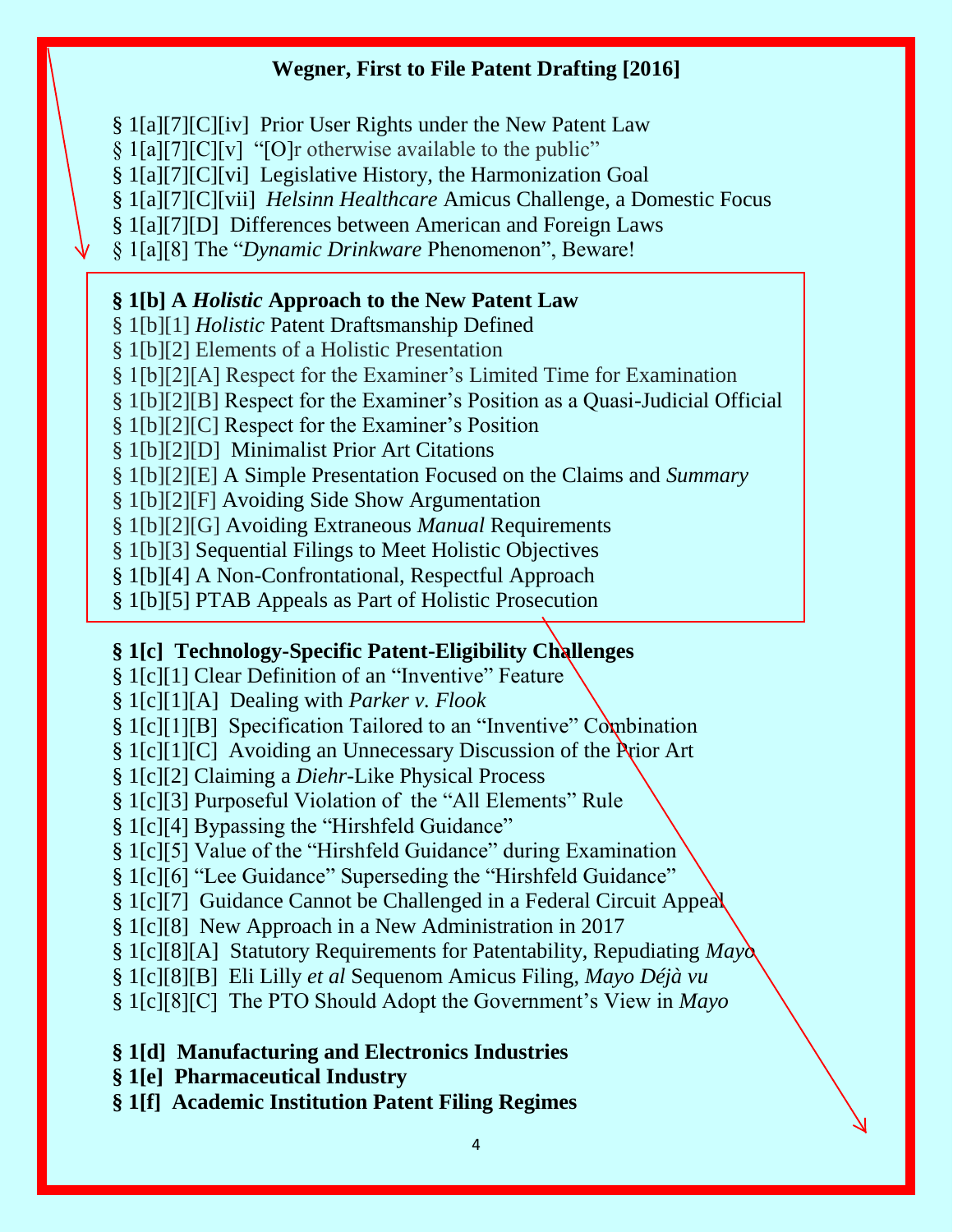#### **§ 1[b] A** *Holistic* **Approach to the New Patent Law**

#### **§1[b][1]** *Holistic* **Patent Draftsmanship Defined**

On a daily basis of patent examination in the first instance the challenge on the patent applicant is to present a clean application meeting the statutory requirements and in compliance with the duty of disclosure.

As a second aspect and a direct byproduct of a well drafted patent application is the *holistic* presentation of the patent application and prior art in a manner respectful of the Examiner's position and limited time for each examination.

The holistic approach focuses upon the entirety of the examination challenge. The holistic approach views the examiner's first action through the lens of a presentation that considers the whole of the examination challenge; the patent draftsman should put himself in the position of the Patent Examiner to see his side of the coin, his need to guard the public from overly broad or invalid patents while cooperating to see that the applicant gets his just results.

*Holistic* patent draftsmanship means the presentation of a patent application that takes into account the entirety of the examination challenge faced by the Patent Examiner (the claim analysis, the prior art search and the examination which is respectful of the Patent Examiner's time and effort.

The holistic approach is not at all *confrontational* where the patent draftsman seeks to avoid unnecessary controversies with the Examiner: There is a recognition that a confrontational approach is the antithesis of best practices.

#### **§ 1[b][2] Elements of a Holistic Presentation**

#### **§ 1[b][2][A] Respect for the Examiner's LimitedTime for Examination**

Each Examiner has a quota of "disposals" per quarter that varies based upon the rated complexity of his particular technological art that he examines and his experience level. Reaching or exceeding the disposal goal is at the very center of the Examiner's professional life. Statistics are periodically released within each Art Unit that show precise disposal results. Substantially exceeding the disposal goal may result in a substantial cash bonus while repeated failure to meet the disposal goal may in an extreme case result in dismissal from the examining corps.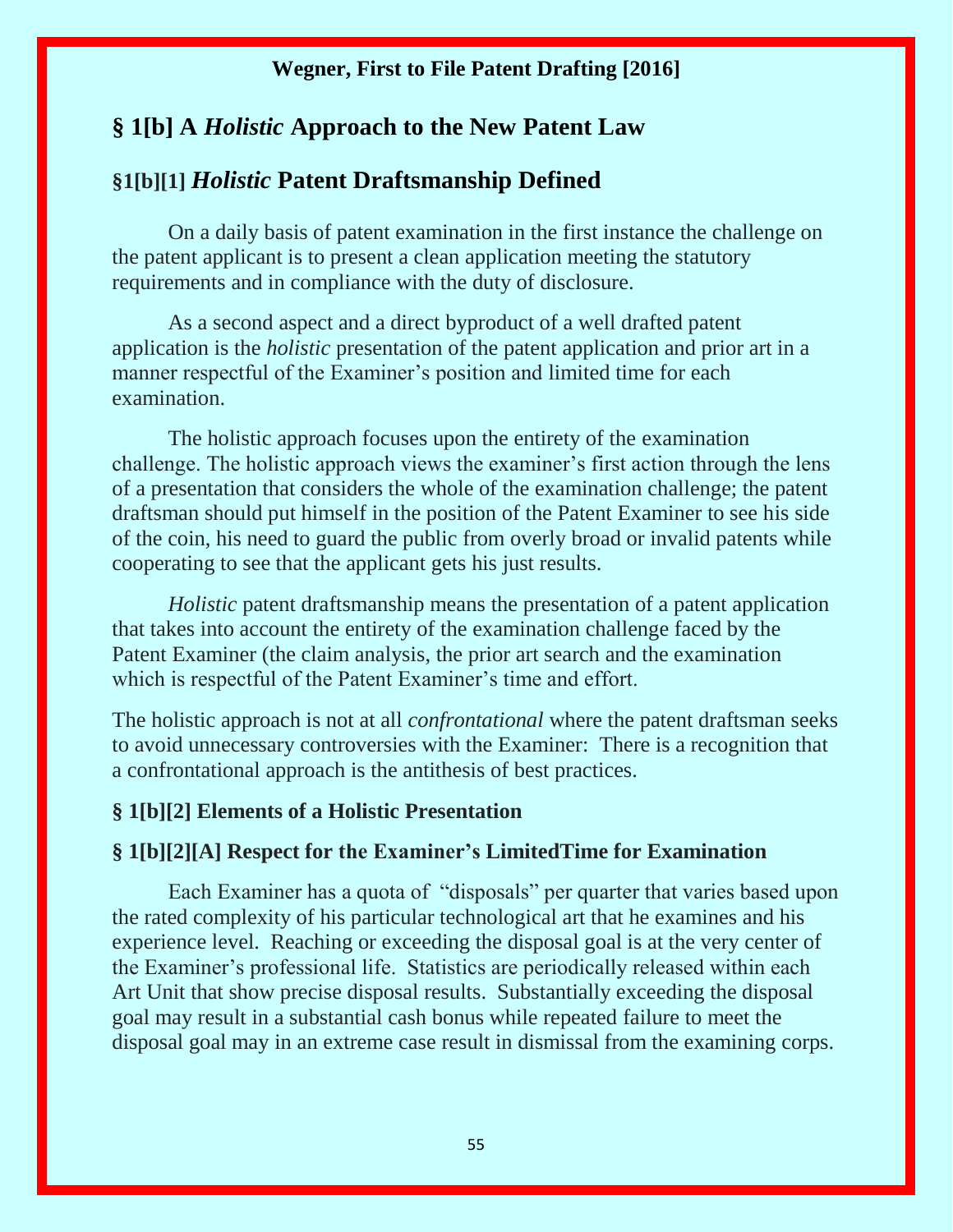As an example, consider the situation where a particular Examiner has a disposal goal such that he must complete a first action analysis, search and examination within, say, ten hours.

If the patent draftsman makes a presentation of a clean and easy to examine application with full citation of the best known prior art, then it may take, say, seven or eight hours for the complete first action analysis, search and examination.

Here, the Examiner generally *can and will* do a complete first action, including consideration of formal matters where a claim may appear to be indefinite. Here, the Examiner, upon finding patentable subject matter, will be prone to allow the application, perhaps after formalities have been met or claims have been narrowed to avoid the prior art. The apparent indefiniteness will either be (a) explained to show why the claims are definite, strengthening the prosecution history; or (b) overcome by amending the claims in a manner at least implicitly suggested by the Examiner.

If, however, the Examiner would need, say, sixteen hours to do a complete first action analysis, search and examination, the Examiner, under his production pressure, is likely to cap the examination at ten hours. To do this, it is quite likely that there will *not* be a complete formalities examination, leaving open a "Chef America" scenario where a claim defect renders the claims meaningless from an infringement standpoint. Additionally, the Examiner will do his best to search the application within primary search areas, but skip some aspects of the search due to time constraints. *Where the Examiner knows that he has not conducted a complete search on the merits he is more unlikely to ever agree to allow the application.* Instead, he will kick the can down the road, forcing the applicant to file an RCE or continuing application, and thus avoid allowing claims where the Examiner is uncertain whether the claims are patentable or not.

#### **§ 1[b][2][B] Respect for the Examiner's Position as a Quasi-Judicial Official**

Holistic patent drafting means an honest presentation of the prior art but not in an arrogant or patronizing manner. In particular, this means that the patent draftsman should not include an argument concerning the prior art – whether in a *Background of the Invention* or Information Disclosure Statement.

Of course, the most pertinent prior art *should* be cited, but this does not mean that the patent draftsman should *characterize* or argue against the prior art. In the first instance, it is the task of the Examiner to pass judgment on patentability in his first action.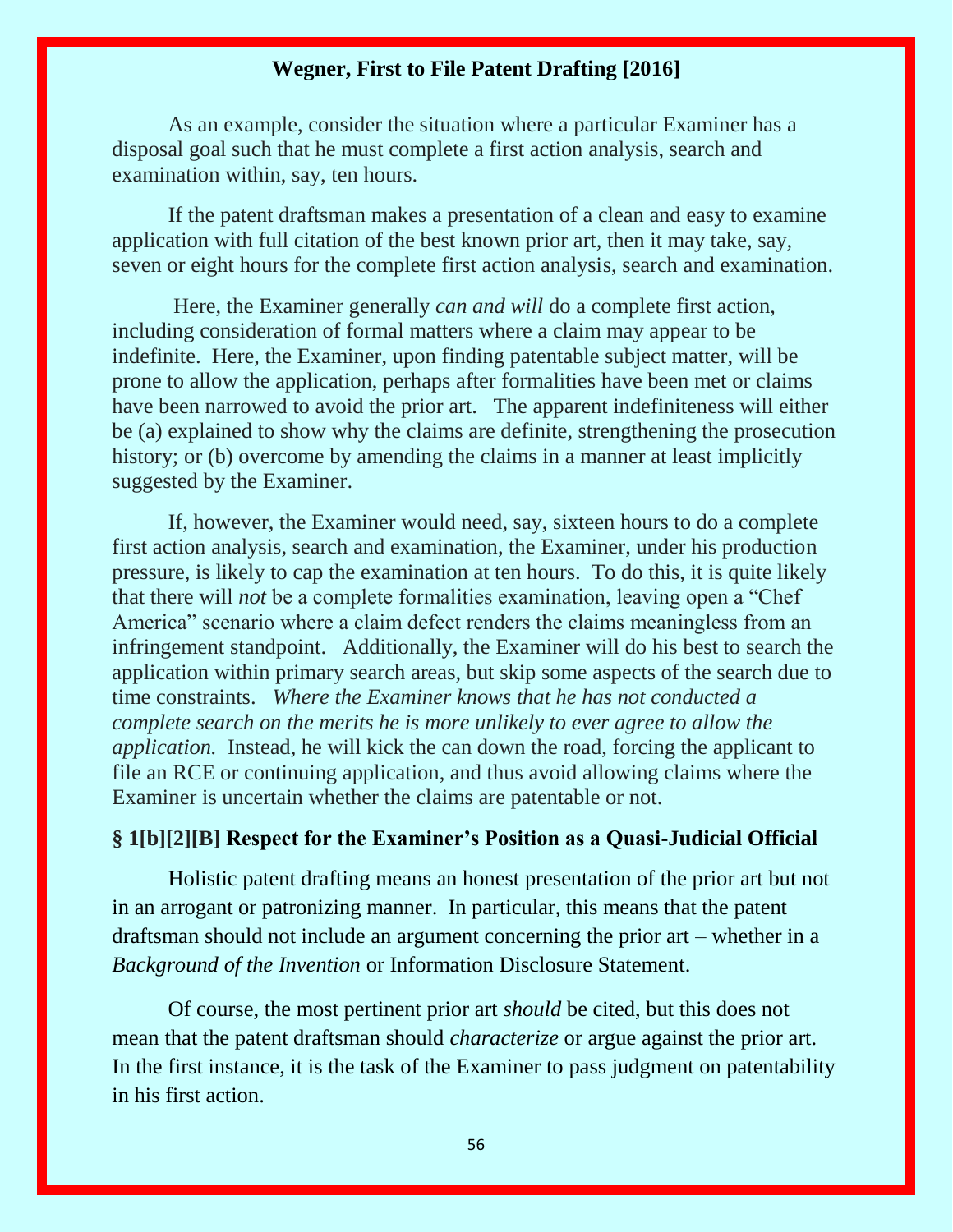If an Information Disclosure Statement is filed as a separate document, this may mean a simple list of the most pertinent known prior art, without more. (If one particular reference is of particular importance, this may be highlighted with a pinpoint citation of the most relevant page(s).) What should be the content of a *Background of the Invention*? Nothing, absolutely nothing.

#### **§ 1[b][2][C] Respect for the Examiner's Position**

The complexity of an examination is geometrically increased with the greater the number of claims. Thus, for example, it may well take ten times as long to analyze forty claims as an application with fifteen claims.

An applicant may have a *right* to file, say, sixty claims, but rarely if ever are sixty claims necessary to define a single invention. First, business considerations should dictate the filing of each claim: Is there a *business* reason for filing a particular claim. Second, for many situations a *disclosure* will have the same business benefit as a claim. For example, if the business object for a claim is purely defensive, particularly as a subclaim, the same objective is satisfied by a *disclosure* of the subject matter of the subclaim. Third, if there *is* a need for, say, sixty claims, one can consider segregating the claims into manageable units fit for a restriction requirement, so that only one subset of the overall claims is examined in the first application.

#### **§ 1[b][2][D] Minimalist Prior Art Citations**

Only the *most relevant* prior art should be cited. If there is any doubt whether one of say five references is the most pertinent prior art, then all five references should be cited. But, if there is a total of sixty prior art references and it is clear that fifty five are clearly much less pertinent, then the five should be cited and the mode of selection of the five references documented for future use.

An Information Disclosure Statement with, say, five references is far more useful to the Examiner than one with, say, fifty references. The IDS with just three references makes the Examiner's search much simpler: The Examiner can quickly go through the prior art and eliminate all but the references which are as or more pertinent than the three cited references.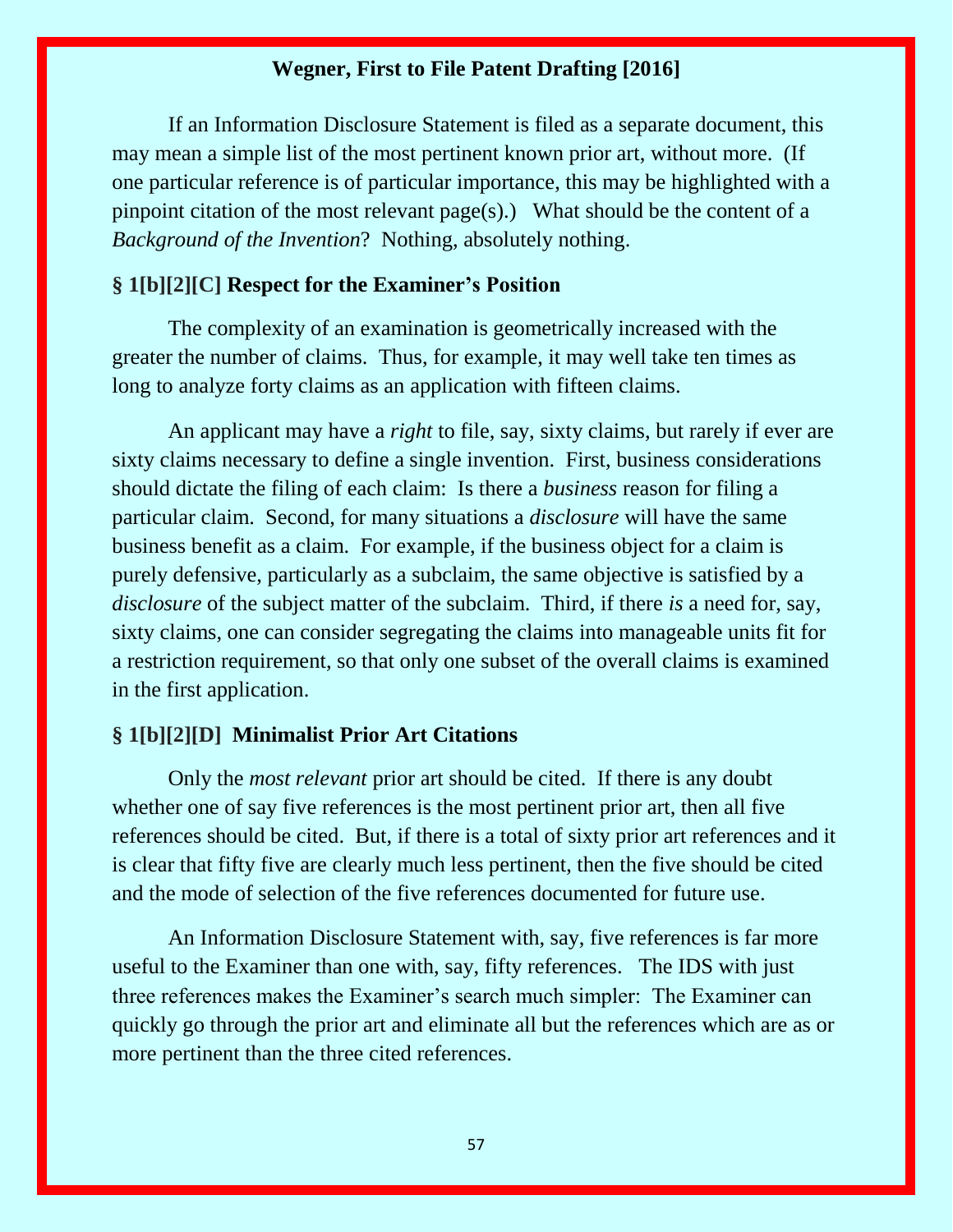On the other hand, if fifty references are cited, this is an essentially useless submission of little value. Here, the Examiner is forced to go through all three hundred references, in essence conducting a parallel search to his regular search.

There is no excuse for citation of too many references. To avoid citing an overload of prior art references, there are things that can be done on a routine basis:

First, the patentability searcher should be armed with the *best known* prior art of the inventor and his patent attorney. The patentability searcher now will pull prior art references only as or more pertinent than the *best known* prior art.

Second, an intelligent judgment should be made by the patent attorney as to *which* references are the most pertinent. If, for example, a patent searcher pulls up sixty prior art references, surely forty or more are clearly *less pertinent* than the remaining twenty.

If the application is of extreme importance, the patent draftsman can retain an outside expert, furnished with (a) the prior art from the search; and (b) the patent draftsman's opinion as to which references are most pertinent. Then, the outside expert can give his conclusion as to which prior art references should be cited. (This is an expensive proposition relative to the average case. But, is it better to make this expenditure in a "cost is no object" application *versus* forcing the Examiner to wade through the sixty references?)

#### **§ 1[b][2][E] A Simple Presentation Focused on the Claims and** *Summary*

Beyond detailed drawings or examples of the preferred embodiment and the citation of the most relevant prior art, the two key features of the patent application for purposes of examination are the claims and the *Summary of the Invention.*

A minimalist claim drafting approach should result in, say, six – instead of  $sixty - claims.$ 

Complementing the minimalist claims presentation should be a specific *definition* of any claim element at the point of novelty.

A *Background of the Invention* is unnecessary and should be avoided.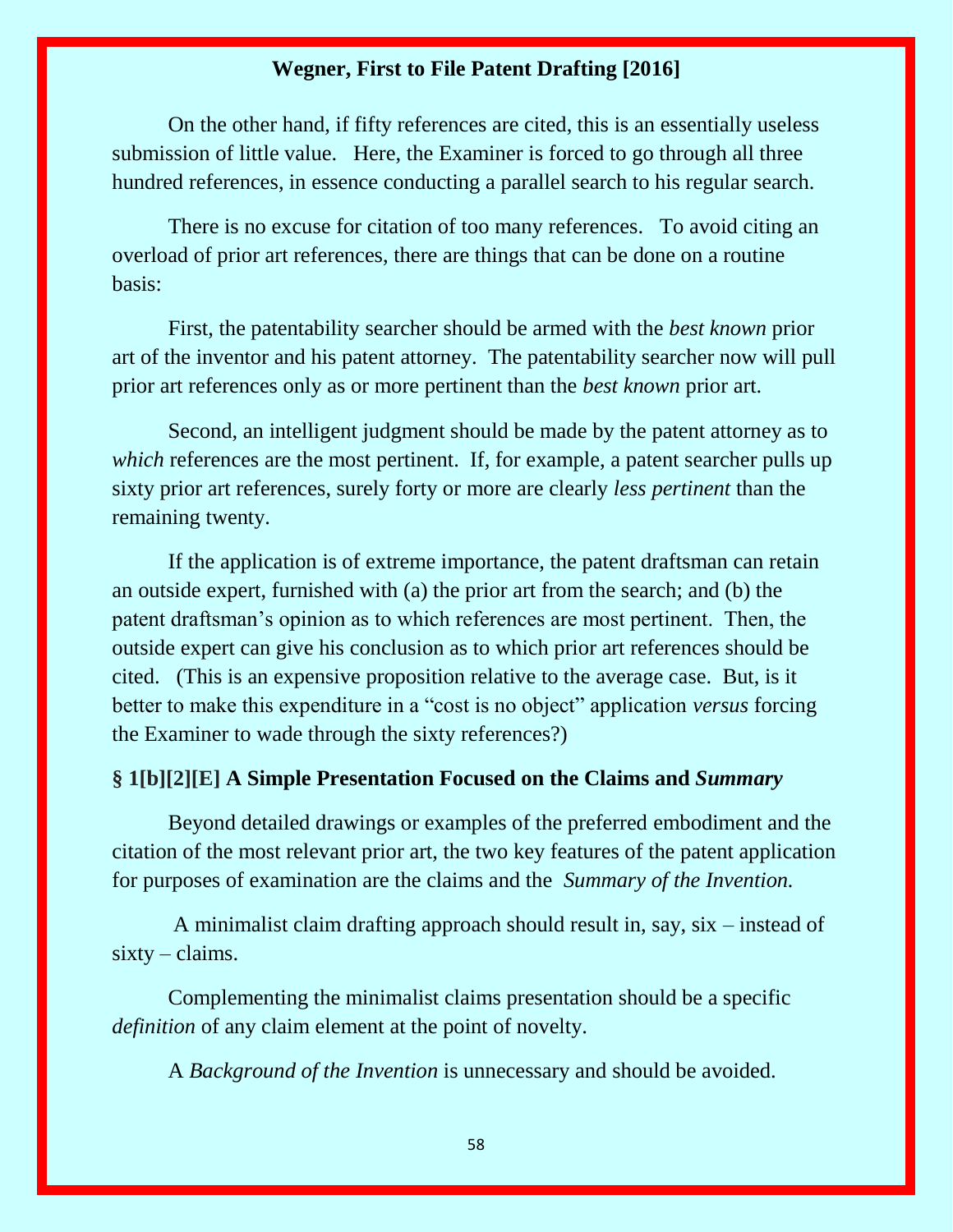An *Abstract of the Disclosure* in the manner suggested in the *Manual of Patent Examining Procedure* should be avoided; the *Abstract* should parrot the definitions of claim elements using the same wording.

#### **§ 1[b][2][F] Avoiding Side Show Argumentation**

All too often, a *Background of the Invention* section will be included that includes a statement of unrecognized problems in the art and solutions achieved by the invention. Will the Examiner divert his efforts to showing that the problems *were* recognized in the art? Will this sideshow have any relevance to the objective consideration of nonobviousness.

#### **§ 1[b][2][G] Avoiding Extraneous** *Manual* **Requirements**

The *Manual of Patent Examining Procedure* does play an important role as a *procedural* "bible" for the patent practitioner. Beyond the *procedural requirements,* rote following of the *Manual* as a teaching of how to draft a patent application is quite dangerous. An entire chapter is the focus of the *Manual* and why it is wrong to blindly rely upon this document as a guidance for drafting a patent application. *See* § 6, *Role of the MPEP, the Manual of Patent Examining Procedure.* As a prime example as to why it is wrong to blindly rely upon the *Manual* as a teaching of how to draft a patent application, consider the *Summary of the Invention* section of the patent application. The *Summary* should be drafted to include a verbatim recitation of claim elements together with definitions of such elements, particularly at the point of novelty, as well as including alternatives to preferred elements. *See* § 6[b][2], *What the Manual Doesn't but Should Require.*  Instead, the *Manual* includes a requirement keyed to the *Rules of Practice in Patent Cases* that the "nature" of the invention be set forth in the *Summary of the Invention.* This is a nineteenth century requirement. *See* § 6[b][4], *"Nature of the Invention": 1836 Statutory Basis.* But, by the mid-twentieth century the requirement had been eliminated from the patent law. See § 6[b][3], "*Nature of the Invention": No Current Statutory Basis.* There are countless further examples in this monograph of practice rules and commentary that have no basis in the modern patent law.

#### **§ 1[b][3] Sequential Filings to Meet Holistic Objectives**

The application process should not be stalled due to an effort to file optimum claims and citation of prior art.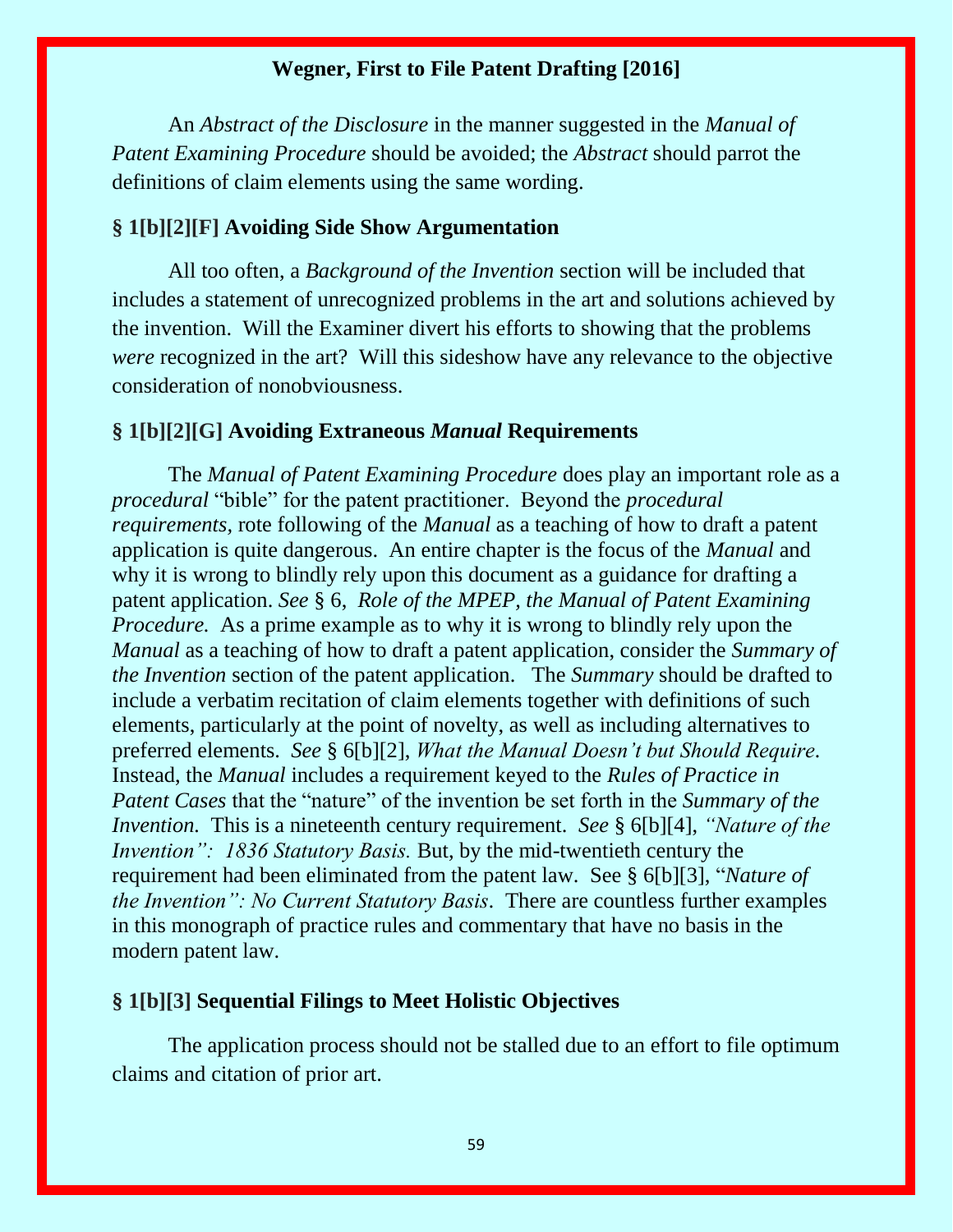In the first instance, prior art does not at all need to be cited at the time of first filing. It is perfectly proper and even *suggested* in the *Manual of Patent Examining Procedure* that prior art may be optimally cited up to three months after the filing date as part of an Information Disclosure Statement.

Additionally, an early filing date can be achieved by filing a *provisional*  application and then, when all matters have been clarified, a regular application can be filed claiming priority to the provisional application.

#### **§ 1[b][4] A Non-Confrontational, Respectful Approach**

Holistic patent practice at first blush may appear to be too heavily focused upon an applicant making concessions to the Examiner and doing whatever the Examiner requests of the applicant.

Not at all.

A holistic approach does focus on cooperation with the Examiner and treating the Examiner with the respect his position deserves. This does not at all mean, however, that the applicant should acquiesce in an Examiner's position which the applicant considers unwarranted.

But, in traversing the rejection, the focus should be on a traverse of *the rejection* and not in any way an attack on the Examiner. Consider the following approaches:

**Holistic approach**: "The rejection of claims 1-3 as obvious under 35 USC § 103 over Smith in view of Jones is most respectfully traversed. The Smith reference fails to teach feature [X] as part of the claimed combination. Jones does teach feature [X], but there is no motivation to combine the Smith and Jones references, wherefore, it is requested that the rejection be withdrawn."

**Non-Holistic approach**: "The Examiner's rejection of claims 1-3 as obvious under 35 USC § 103 over Smith in view of Jones is contrary to the case law. *See Graham v. John Deere & Co.,* 393 U.S. 1 (1966). The Examiner should withdraw the rejection because the Smith reference fails to teach feature [X] as part of the claimed combination. It is also clear that the Examiner's rejection is wrong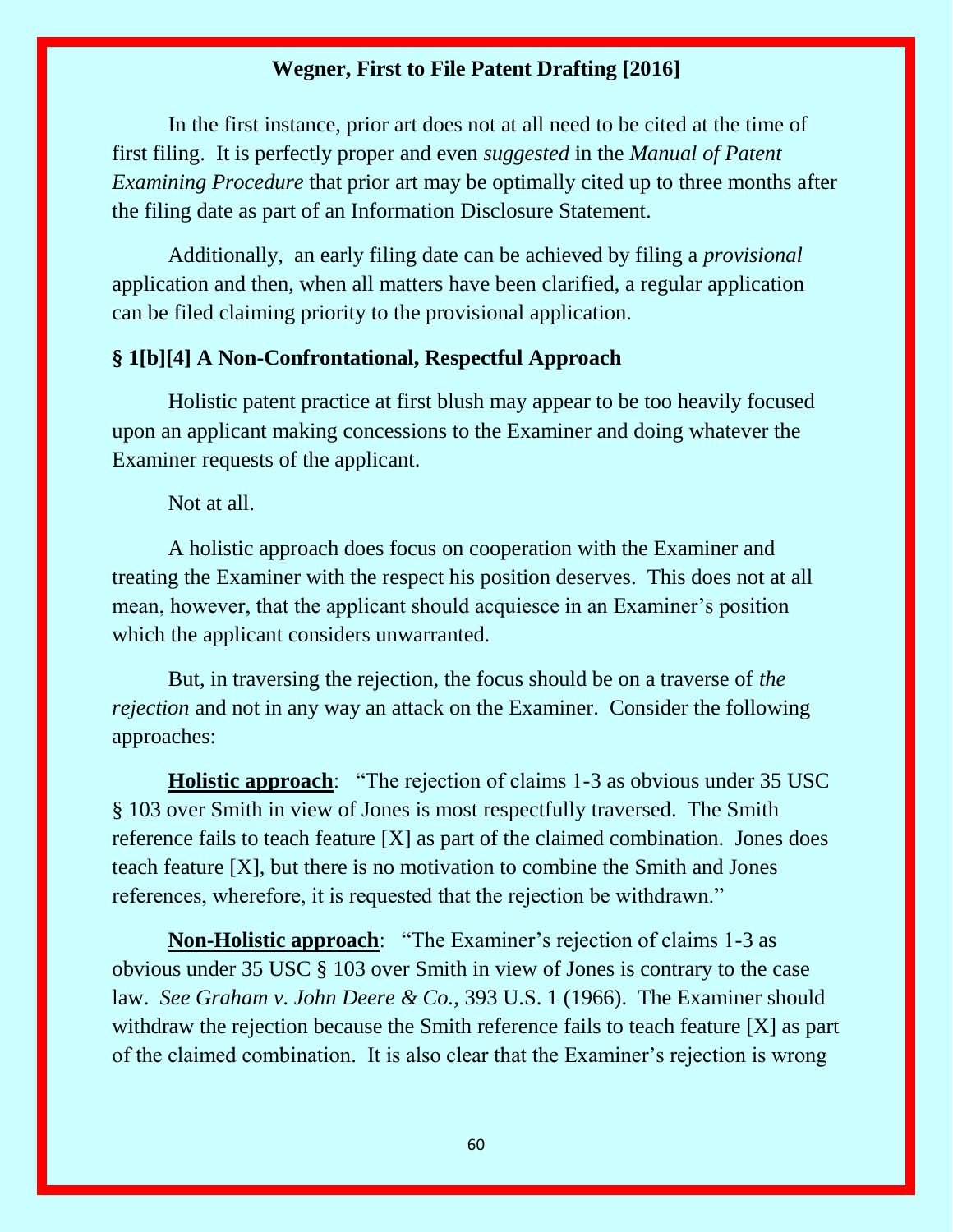as to Jones teaching feature [X] because the Jones patent provides no basis to combine that reference with Smith."

Note that the holistic approach is non-argumentative and merely states the facts. The challenge is to "the rejection" and not stated as a challenge to the "Examiner's rejection". To the contrary, the non-holistic example, refers to the Examiner three times. The non-holistic example cites *Graham v. Deere,* one of the most well known cases in patent law. (Does the practitioner think that the Examiner is so dense that he does not know this case?)

#### **§ 1[b][5] PTAB Appeals as Part of Holistic Prosecution**

Holistic practice does not mean that the applicant should refrain from taking appeals to the Patent Trial and Appeal Board. Provided there is merit to an appeal and the appeal brief takes a non-confrontational, respectful tone, an appeal every once in a while *is* necessary to maintain the applicant's credibility.

The holistic application is best for presentation on appeal to the PTAB, which is important at the examiner level of prosecution because if the examiner recognizes that there is a clean, simple presentation of issues at the PTAB, and where it is clear that the invention *is* patentable, there is far less of a chance that the PTAB will sustain the Examiner on appeal – and thus a greater chance that the Examiner will allow the application.

Even if the Examiner *does* issue a Final Rejection a neat, clean appeal brief focused on one issue and one or two claims presents a stark choice for the Examiner: Do I write an Examiner's Answer and leave matters to the PTAB, or do I allow the application on brief. (Even though the application may have, say, fifteen claims, the appeal brief can argue only one of the claims. E.g., the appellant can state: "For purposes of this appeal only, appellant argues only claim 1 and accepts, *arguendo*, but only for purposes of the present appeal, that if claim 1is unpatentable, the remaining claims stand or fall with claim 1.")